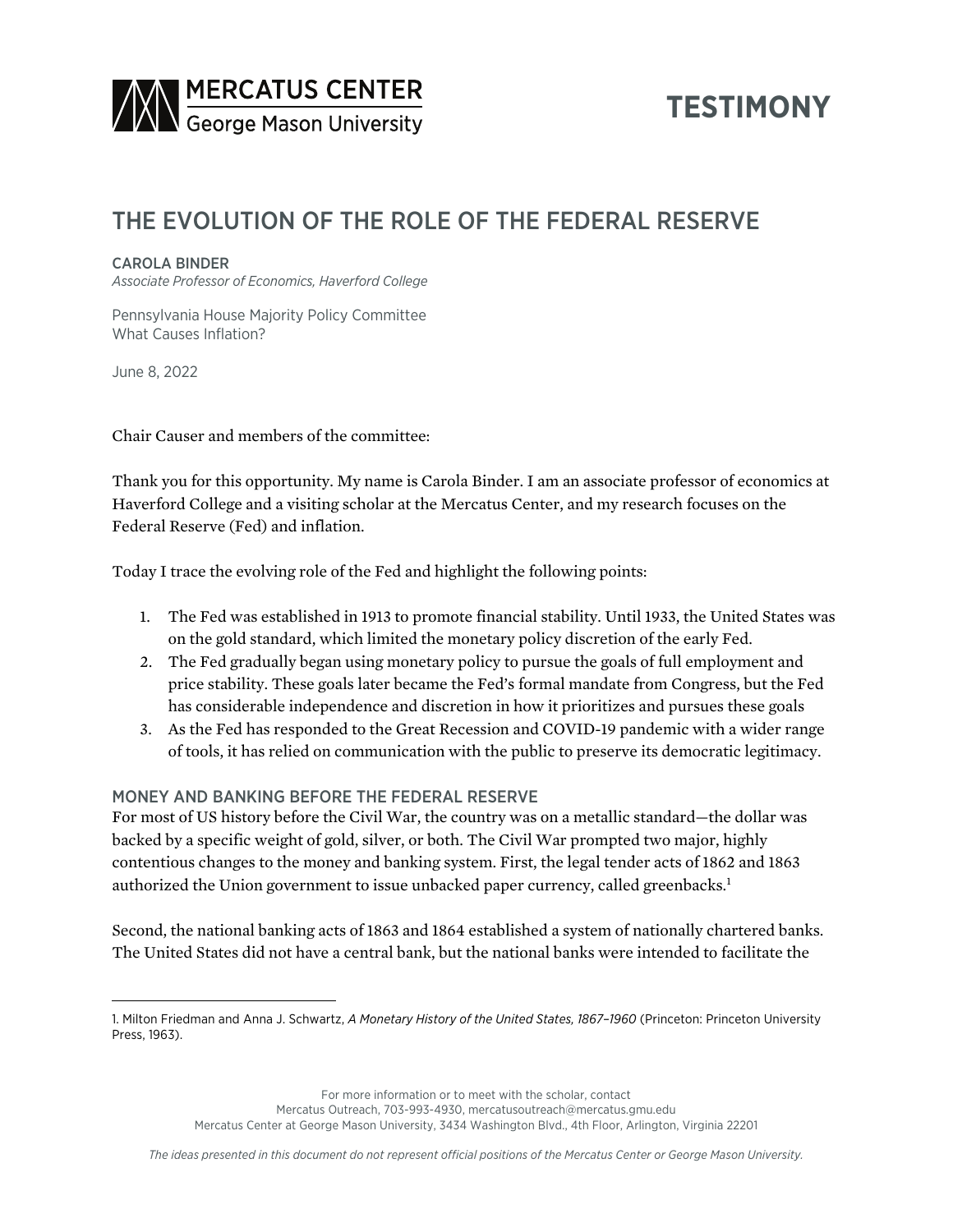administration of a uniform national currency. The greenbacks and the national banking system were intended to help finance the war effort, but both remained in place when the war ended.

Some of the most contentious political debates of the postbellum era concerned money and banking. The Republican party tended to support a return to the gold standard, which they associated with "sound money" and less inflation. The United States did return to gold in 1879, though there was continued debate about expanding the currency with silver or paper money. Another feature of this period, known as the Gilded Age, was frequent banking panics.2 A particularly severe panic in 1907 prompted Congress to establish the National Monetary Commission to study possible reforms to the nation's money and banking system.

## THE FEDERAL RESERVE AS A LENDER OF LAST RESORT

Republican Senator Nelson Aldrich led the commission as it investigated the monetary and banking systems of European countries. Aldrich was impressed by how the central banks in Germany, France, and England promoted financial stability by serving as a "lender of last resort"—that is, by lending to commercial banks to help meet their liquidity needs. Aldrich proposed a privately owned, highly centralized "National Reserve Association of the United States" to serve as a central bank and lender of last resort. The Aldrich Plan was endorsed by the American Bankers Association and many Congressional Republicans, but it was opposed by Democrats and the newly elected President Woodrow Wilson when he took office in 1913.

The Federal Reserve Act of 1913 resulted from political compromises between those who preferred a centralized institution and those who were more skeptical of the concentration of financial power. The act established the Fed, consisting of a board of governors in Washington, DC, and 12 regional banks, each in charge of a geographic district. One of the regional Fed banks is in Philadelphia, and eastern Pennsylvania is in its district. The western part of Pennsylvania is in the Federal Reserve Bank of Cleveland's district.

All nationally chartered banks were required to become members of the Fed, to hold stock at their regional Fed bank, and to be subject to Fed regulation. The primary role of the Fed would be to serve as a lender of last resort by lending to member banks. Note that the United States remained on the gold standard, so the Fed did not conduct monetary policy as Americans know it today. Instead, its intended aim was to manage the money supply to maintain the convertibility of the dollar to gold.

#### THE FEDERAL RESERVE IN WARTIME

Shortly after the regional banks opened for business, World War I broke out in Europe. The Fed supported the Treasury in financing the war by, for example, helping to market Liberty Bonds to the public and Treasury bonds to commercial banks. After the war, the Fed gradually learned about new tools for influencing economic and credit conditions. Most important, Fed officials learned that by purchasing government securities, they could ease credit conditions, and by selling government securities, they could tighten credit conditions. The Fed began using this policy approach, called open

<sup>2.</sup> Gary Richardson and Tim Sablik, "Banking Panics of the Gilded Age," Federal Reserve History, December 4, 2015, [https://](https://www.federalreservehistory.org/essays/banking-panics-of-the-gilded-age) [www.federalreservehistory.org/essays/banking-panics-of-the-gilded-age.](https://www.federalreservehistory.org/essays/banking-panics-of-the-gilded-age)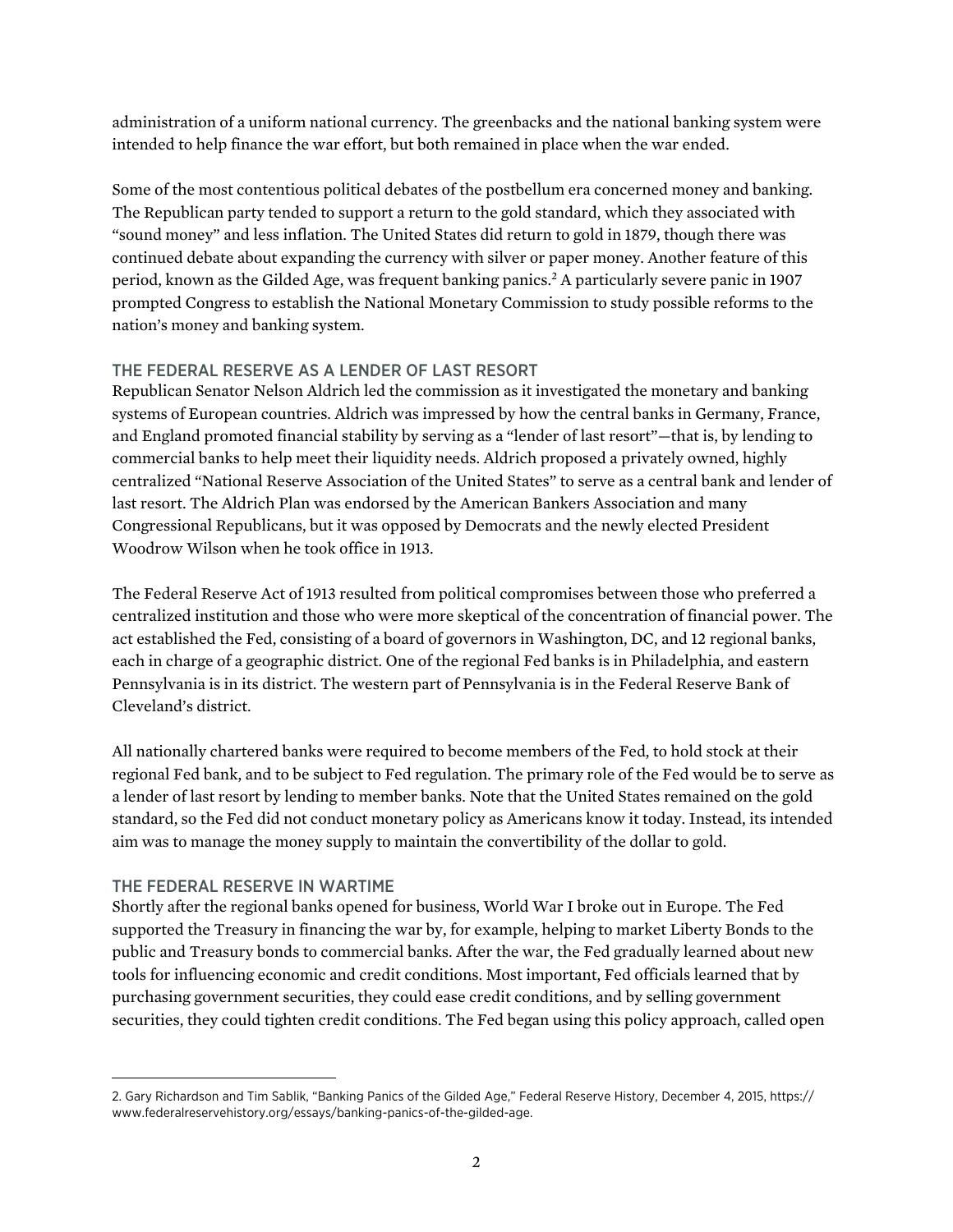market operations, to stabilize prices and moderate the business cycle, and the Federal Open Market Committee (FOMC) was later established to take on this policy role.3

Still, the role of the Fed in conducting monetary policy was constrained by the gold standard until 1933, when President Franklin D. Roosevelt took the United States off the gold standard as part of an effort to combat the Great Depression. In World War II, the Fed again supported the Treasury by keeping interest rates low, and price controls were used to combat inflationary pressures. After the war, the dollar was again linked to gold through the Bretton Woods agreement.

When the Korean War broke out, Fed officials were pressured to hold interest rates down to support the Treasury, as they had in the previous wars, but they realized that low interest rates were contributing to rising inflation. After much contention, in 1951, the Fed and the Treasury came to an agreement, known as the Treasury-Fed Accord, that allowed the Fed to conduct monetary policy to stabilize inflation with more independence from the Treasury.4

#### THE GREAT INFLATION AND THE DUAL MANDATE

In the 1960s and 70s, policy mistakes contributed to rising inflation. In particular, policymakers believed in a "Phillips curve" tradeoff that would allow permanently lower rates of unemployment in exchange for modestly higher inflation. Thus, policymakers allowed overly expansionary monetary policy. As inflation eroded the value of the dollar, the United States could not maintain sufficient gold reserves to support the dollar's convertibility, and President Richard Nixon closed the gold window, severing the link between the dollar and gold. Meanwhile, energy crises drove inflation even higher and increased unemployment.5

In 1978, with the Full Employment and Balanced Growth Act, also called the Humphrey–Hawkins Full Employment Act, Congress gave the Fed its "dual mandate" to pursue full employment and price stability. This seemed to put the Fed in an impossible position—tighter monetary policy would increase unemployment, which was already high, but looser monetary policy would increase inflation. Fed Chair Paul Volcker finally decided to prioritize fighting inflation, even if it meant a temporary recession.<sup>6</sup> The Volcker Fed succeeded in bringing inflation down, revealing the power of monetary policy and the importance of a central bank that is credibly committed to fighting inflation.

In the years that followed, the Fed continued to pursue its dual mandate through monetary policy conducted by the FOMC. The FOMC consists of seven members of the Board of Governors of the Federal Reserve System (including the Fed chair), the president of the Federal Reserve Bank of New York, and four of the other regional bank presidents on a rotating basis. The FOMC announces an increase in its target for an interest rate called the federal funds rate, which is the interest rate banks pay to borrow from other banks, when it wants to tighten monetary policy (to reduce inflation and employment); and it announces a reduction in its target when it wants to loosen monetary policy (to

<sup>3.</sup> Friedman and Schwartz, *A Monetary History of the United States*.

<sup>4.</sup> Jessie Romero, "The Treasury-Fed Accord," Federal Reserve History, November 22, 2013, [https://www.federalreservehistory](https://www.federalreservehistory.org/essays/treasury-fed-accord) [.org/essays/treasury-fed-accord](https://www.federalreservehistory.org/essays/treasury-fed-accord).

<sup>5.</sup> Michael Bryan, "The Great Inflation," Federal Reserve History, November 22, 2013, [https://www.federalreservehistory.org](https://www.federalreservehistory.org/essays/great-inflation) [/essays/great-inflation.](https://www.federalreservehistory.org/essays/great-inflation)

<sup>6.</sup> Allan H. Meltzer, *A History of the Federal Reserve*, vol. 2, bk. 2, *1970–1986* (Chicago: University of Chicago Press, 2009).